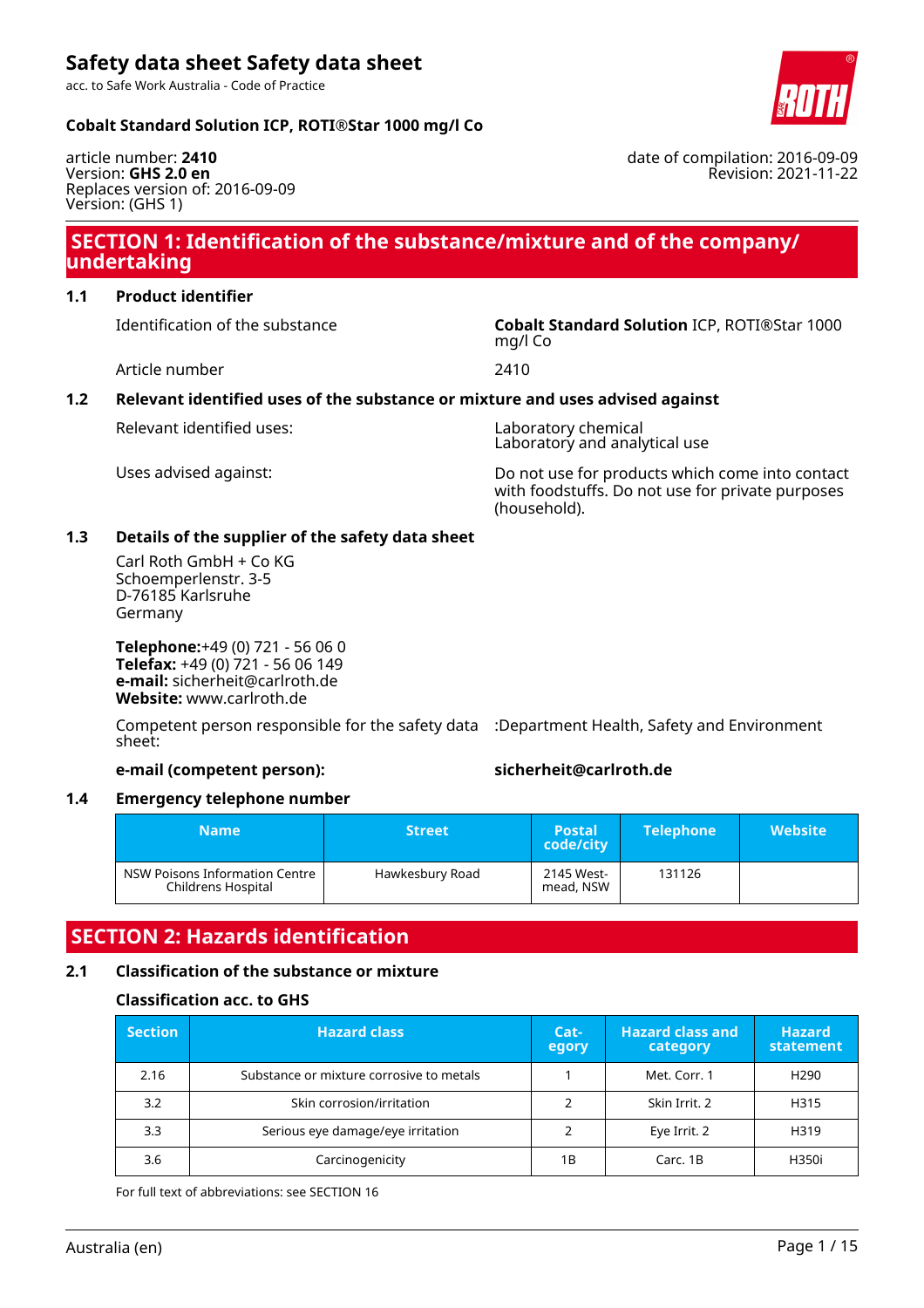acc. to Safe Work Australia - Code of Practice

### **Cobalt Standard Solution ICP, ROTI®Star 1000 mg/l Co**

article number: **2410**

### **2.2 Label elements**

#### **Labelling**

**Signal word Danger**

### **Pictograms**

GHS05, GHS08



#### **Hazard statements**

| H <sub>290</sub> | May be corrosive to metals     |
|------------------|--------------------------------|
| H315             | Causes skin irritation         |
| H <sub>319</sub> | Causes serious eye irritation  |
| H350i            | May cause cancer by inhalation |

#### **Precautionary statements**

#### **Precautionary statements - prevention**

P280 Wear protective gloves

# **Precautionary statements - response**

| P302+P352      | IF ON SKIN: Wash with plenty of soap and water                              |
|----------------|-----------------------------------------------------------------------------|
| P305+P351+P338 | IF IN EYES: Rinse cautiously with water for several minutes. Remove contact |
|                | lenses, if present and easy to do. Continue rinsing                         |
| P308+P313      | IF exposed or concerned: Get medical advice/attention                       |
| P337+P313      | If eye irritation persists: Get medical advice/attention                    |
| P390           | Absorb spillage to prevent material damage                                  |

#### **Precautionary statements - disposal**

P501 Dispose of contents/container to industrial combustion plant

For professional users only

#### **Hazardous ingredients for labelling:** Cobalt dinitrate

#### **2.3 Other hazards**

#### **Results of PBT and vPvB assessment**

This mixture does not contain any substances that are assessed to be a PBT or a vPvB.

# **SECTION 3: Composition/information on ingredients**

#### **3.1 Substances**

not relevant (mixture)

#### **3.2 Mixtures**

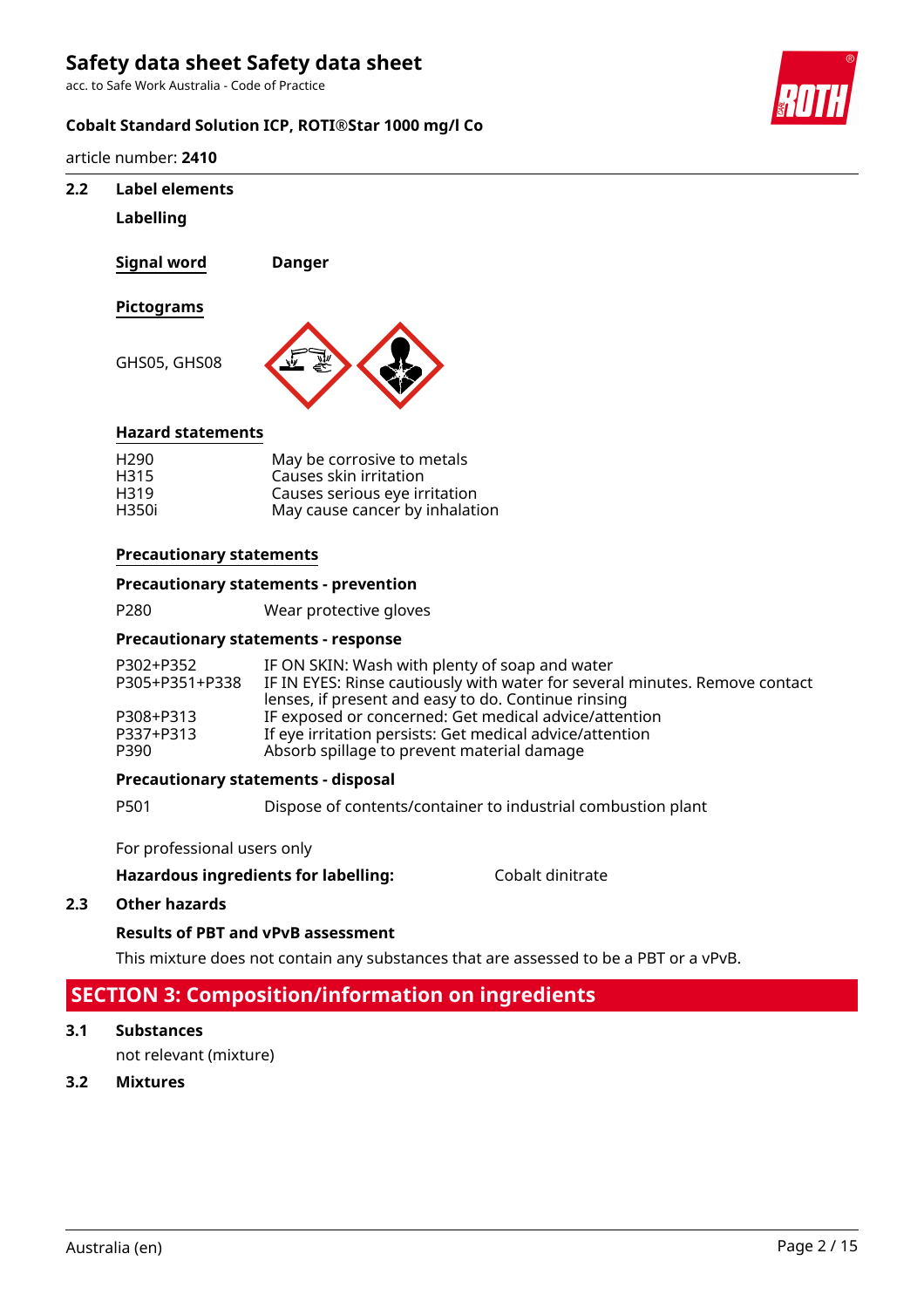acc. to Safe Work Australia - Code of Practice



# **Cobalt Standard Solution ICP, ROTI®Star 1000 mg/l Co**

article number: **2410**

| Description of the mixture      |                      |               |                                                                                                                               |                   |              |  |
|---------------------------------|----------------------|---------------|-------------------------------------------------------------------------------------------------------------------------------|-------------------|--------------|--|
| Name of sub-<br>stance          | <b>Identifier</b>    | $Wt\%$        | <b>Classification acc. to</b><br><b>GHS</b>                                                                                   | <b>Pictograms</b> | <b>Notes</b> |  |
| Nitric acid % $IC \le 70$<br>%1 | CAS No<br>7697-37-2  | $\mathcal{P}$ | Ox. Lig. 3 / H272<br>Met. Corr. 1 / H290<br>Acute Tox. 3 / H331<br>Skin Corr. 1A / H314<br>Eye Dam. 1 / H318<br><b>EUH071</b> | F                 | B(a)         |  |
| cobalt dinitrate                | CAS No<br>10141-05-6 | ${}_{0.5}$    | Resp. Sens. 1 / H334<br>Skin Sens. 1 / H317<br>Muta, 2 / H341<br>Carc. 1A / H350<br>Repr. 1A / H360F                          |                   | 1(a)         |  |

#### **Notes**

1(a): The concentration stated is the percentage by weight of the metallic element calculated with reference to the total weight of the mixture

B(a): The classification refers to an aqueous solution

For full text of abbreviations: see SECTION 16

# **SECTION 4: First aid measures**

#### **4.1 Description of first aid measures**



#### **General notes**

Take off contaminated clothing.

#### **Following inhalation**

Provide fresh air. In all cases of doubt, or when symptoms persist, seek medical advice.

#### **Following skin contact**

Rinse skin with water/shower. In case of skin irritation, consult a physician.

#### **Following eye contact**

Irrigate copiously with clean, fresh water for at least 10 minutes, holding the eyelids apart. In case of eye irritation consult an ophthalmologist.

#### **Following ingestion**

In case of accident or unwellness, seek medical advice immediately (show directions for use or safety data sheet if possible).

#### **4.2 Most important symptoms and effects, both acute and delayed**

Irritation

#### **4.3 Indication of any immediate medical attention and special treatment needed**

none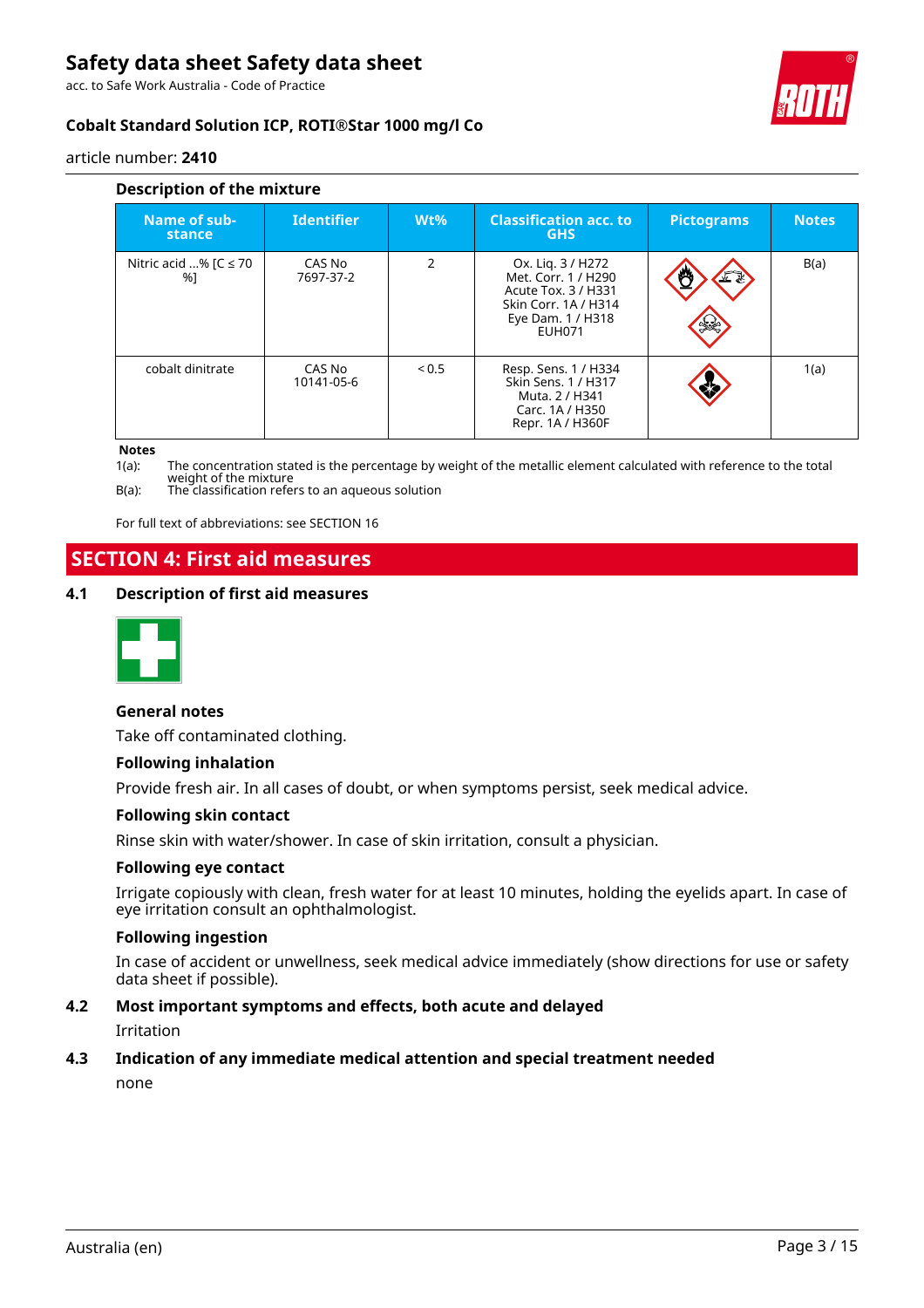acc. to Safe Work Australia - Code of Practice

#### **Cobalt Standard Solution ICP, ROTI®Star 1000 mg/l Co**



article number: **2410**

# **SECTION 5: Firefighting measures**

### **5.1 Extinguishing media**



#### **Suitable extinguishing media**

co-ordinate firefighting measures to the fire surroundings water spray, alcohol resistant foam, dry extinguishing powder, BC-powder, carbon dioxide (CO<sub>2</sub>)

#### **Unsuitable extinguishing media**

water jet

#### **5.2 Special hazards arising from the substance or mixture**

Non-combustible.

#### **Hazardous combustion products**

In case of fire may be liberated: Nitrogen oxides (NOx)

#### **5.3 Advice for firefighters**

In case of fire and/or explosion do not breathe fumes. Fight fire with normal precautions from a reasonable distance. Wear self-contained breathing apparatus.

# **SECTION 6: Accidental release measures**

**6.1 Personal precautions, protective equipment and emergency procedures**



#### **For non-emergency personnel**

Avoid contact with skin, eyes and clothes. Do not breathe vapour/spray.

#### **6.2 Environmental precautions**

Keep away from drains, surface and ground water. The product is an acid. Before discharge into sewage plants the product normally needs to be neutralised.

#### **6.3 Methods and material for containment and cleaning up**

#### **Advice on how to contain a spill**

Covering of drains.

#### **Advice on how to clean up a spill**

Absorb with liquid-binding material (sand, diatomaceous earth, acid- or universal binding agents).

#### **Other information relating to spills and releases**

Place in appropriate containers for disposal. Ventilate affected area.

#### **6.4 Reference to other sections**

Hazardous combustion products: see section 5. Personal protective equipment: see section 8. Incompatible materials: see section 10. Disposal considerations: see section 13.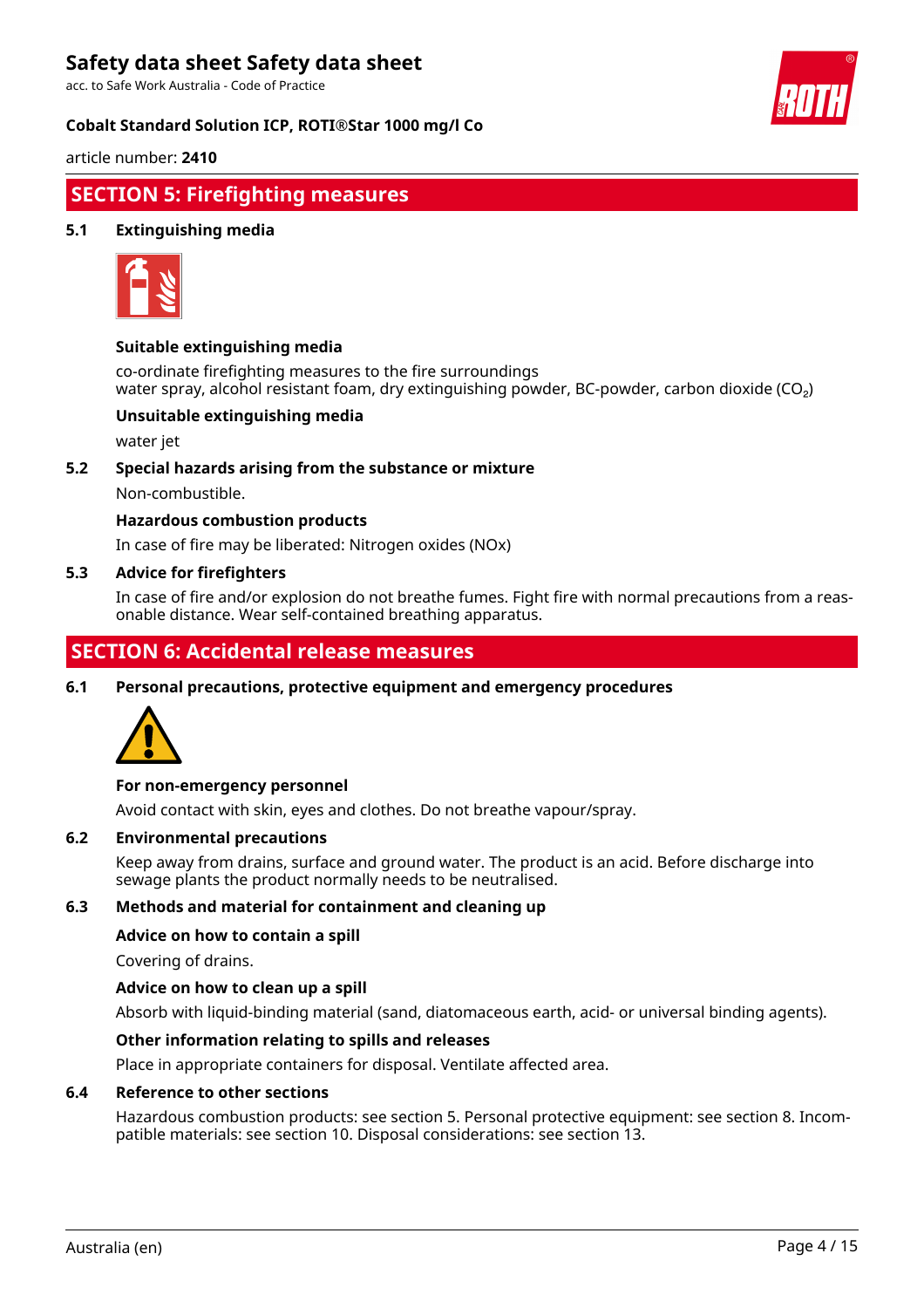acc. to Safe Work Australia - Code of Practice

### **Cobalt Standard Solution ICP, ROTI®Star 1000 mg/l Co**



article number: **2410**

# **SECTION 7: Handling and storage**

**7.1 Precautions for safe handling**

Use extractor hood (laboratory). Avoid exposure.

#### **Advice on general occupational hygiene**

Wash hands before breaks and after work. Keep away from food, drink and animal feedingstuffs.

### **7.2 Conditions for safe storage, including any incompatibilities**

Keep container tightly closed.

#### **Incompatible substances or mixtures**

Observe hints for combined storage.

#### **Consideration of other advice:**

# **Specific designs for storage rooms or vessels**

Recommended storage temperature: 15 – 25 °C

### **7.3 Specific end use(s)**

No information available.

# **SECTION 8: Exposure controls/personal protection**

#### **8.1 Control parameters**

### **National limit values**

### **Occupational exposure limit values (Workplace Exposure Limits)**

| <b>Cou</b><br>ntr<br>$\overline{\mathbf{v}}$ | <b>Name of agent</b> | CAS No   | Identi-<br>fier | <b>TW</b><br>A<br><b>Lpp</b><br>[m] | <b>TWA</b><br>[mq/<br>m <sup>3</sup> | <b>STE</b><br>[pp<br>$m$ ] | <b>STEL</b><br>[mg/<br>$m3$ ] | <b>Ceil</b><br>ing-<br>-<br>Lpp/<br>$m$ ] | <b>Ceil-</b><br>ing-C<br>$\mathsf{Im} q$<br>m <sup>3</sup> | Nota-<br>tion | <b>Source</b> |
|----------------------------------------------|----------------------|----------|-----------------|-------------------------------------|--------------------------------------|----------------------------|-------------------------------|-------------------------------------------|------------------------------------------------------------|---------------|---------------|
| AU                                           | nitric acid          | 7697-37- | <b>WES</b>      | 2                                   | 5.2                                  | 4                          | 10                            |                                           |                                                            |               | <b>WES</b>    |

**Notation**

Ceiling-C Ceiling value is a limit value above which exposure should not occur

STEL Short-term exposure limit: a limit value above which exposure should not occur and which is related to a 15 minute period (unless otherwise specified)

TWA Time-weighted average (long-term exposure limit): measured or calculated in relation to a reference period of 8 hours time-weighted average (unless otherwise specified)

### **8.2 Exposure controls**

#### **Individual protection measures (personal protective equipment)**

#### **Eye/face protection**



Use safety goggle with side protection.

#### **Skin protection**

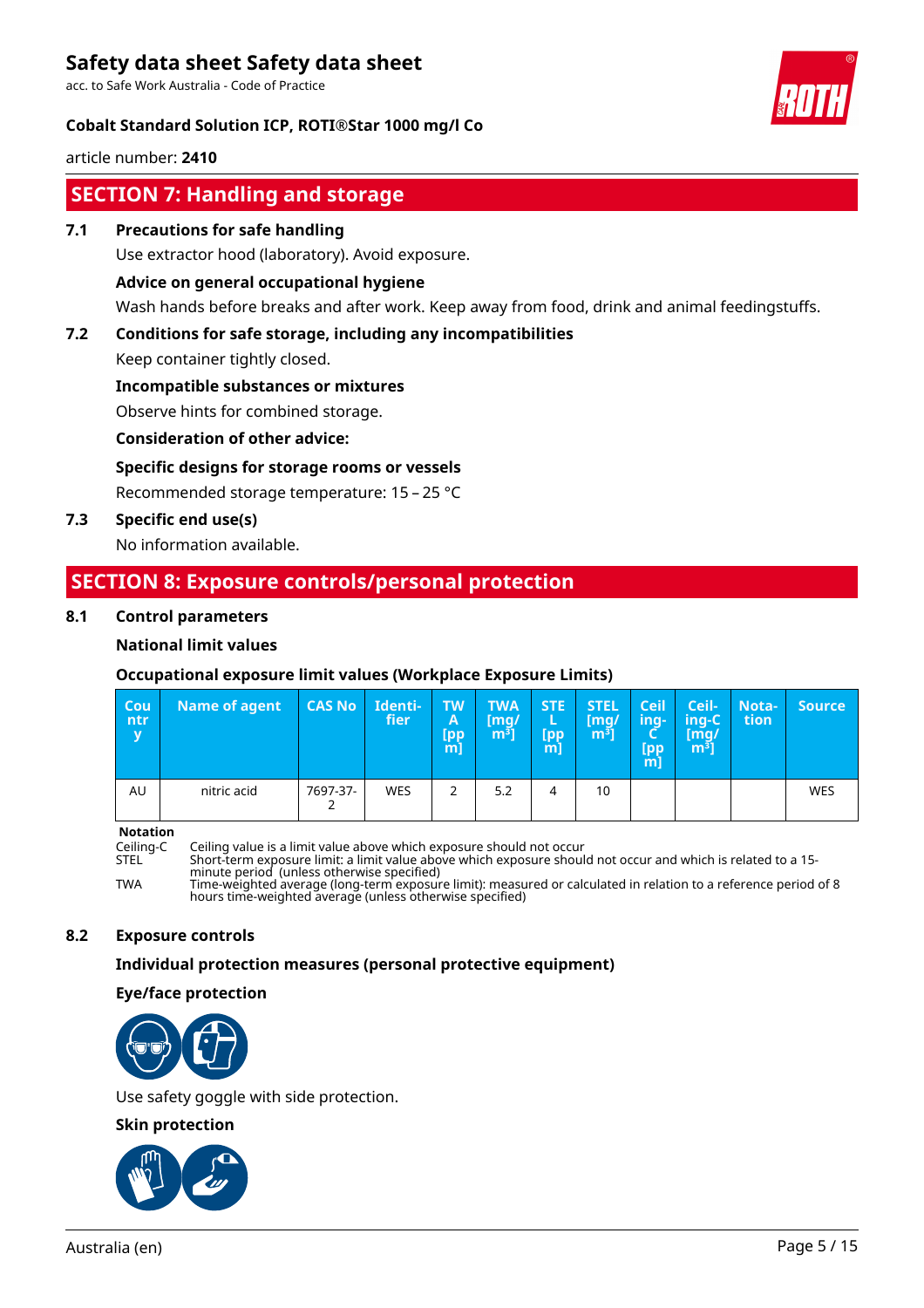acc. to Safe Work Australia - Code of Practice

### **Cobalt Standard Solution ICP, ROTI®Star 1000 mg/l Co**

#### article number: **2410**

### **• hand protection**

Wear suitable gloves. Chemical protection gloves are suitable, which are tested according to EN 374. For special purposes, it is recommended to check the resistance to chemicals of the protective gloves mentioned above together with the supplier of these gloves. The times are approximate values from measurements at 22 ° C and permanent contact. Increased temperatures due to heated substances, body heat etc. and a reduction of the effective layer thickness by stretching can lead to a considerable reduction of the breakthrough time. If in doubt, contact manufacturer. At an approx. 1.5 times larger / smaller layer thickness, the respective breakthrough time is doubled / halved. The data apply only to the pure substance. When transferred to substance mixtures, they may only be considered as a guide.

#### **• type of material**

NBR (Nitrile rubber)

#### **• material thickness**

>0,11 mm

#### **• breakthrough times of the glove material**

>480 minutes (permeation: level 6)

#### **• other protection measures**

Take recovery periods for skin regeneration. Preventive skin protection (barrier creams/ointments) is recommended.

#### **Respiratory protection**



Respiratory protection necessary at: Aerosol or mist formation. Type: NO-P3 (against nitrous gases and particles, colour code: Blue/White).

#### **Environmental exposure controls**

Keep away from drains, surface and ground water.

# **SECTION 9: Physical and chemical properties**

#### **9.1 Information on basic physical and chemical properties**

| Physical state                                              | liquid          |
|-------------------------------------------------------------|-----------------|
| Colour                                                      | colourless      |
| Odour                                                       | characteristic  |
| Melting point/freezing point                                | not determined  |
| Boiling point or initial boiling point and boiling<br>range | 100 °C          |
| Flammability                                                | non-combustible |
| Lower and upper explosion limit                             | not determined  |
| Flash point                                                 | not determined  |
| Auto-ignition temperature                                   | not determined  |
| Decomposition temperature                                   | not relevant    |
| pH (value)                                                  | 2(20 °C)        |
| Kinematic viscosity                                         | not determined  |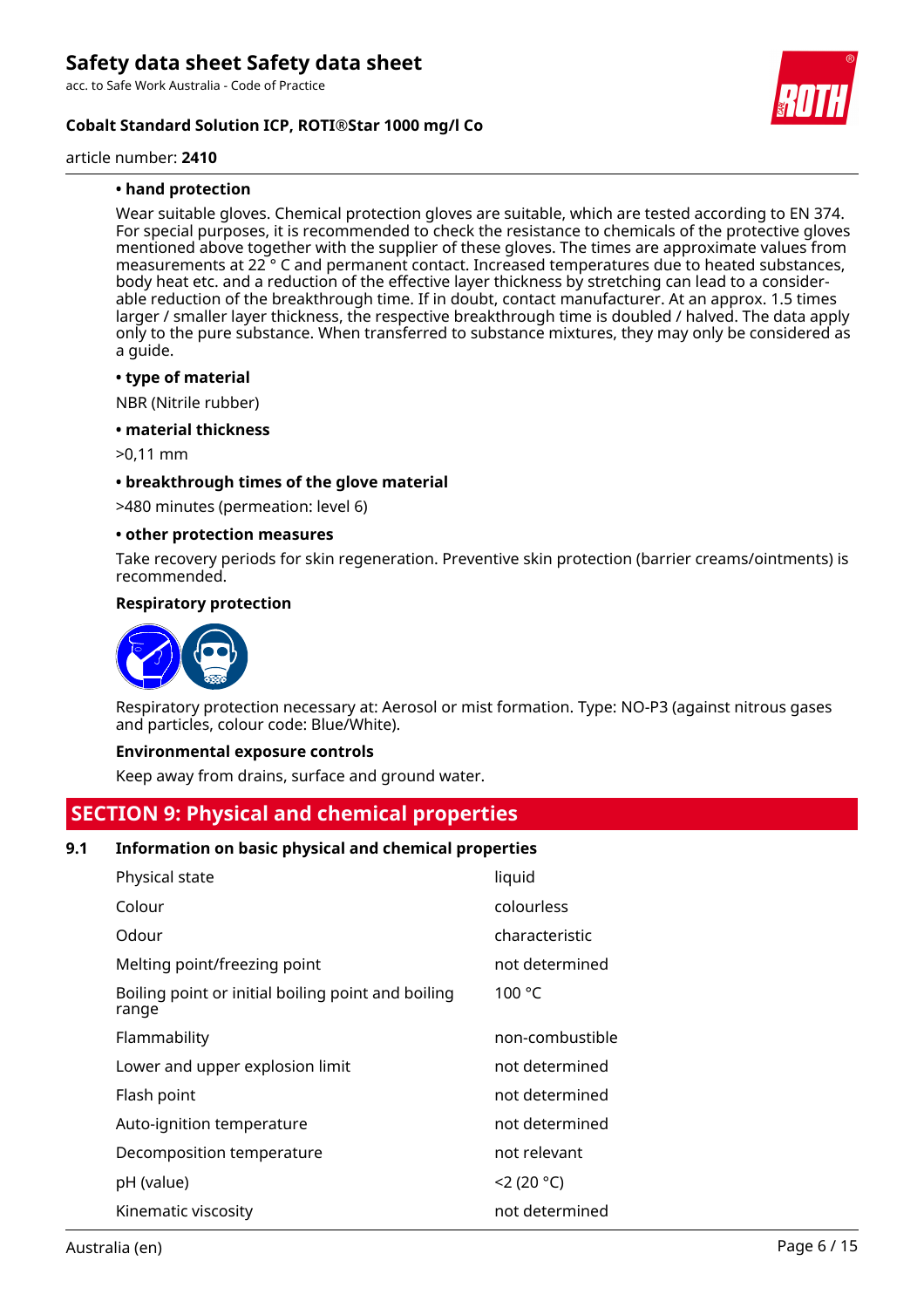acc. to Safe Work Australia - Code of Practice

# **Cobalt Standard Solution ICP, ROTI®Star 1000 mg/l Co**



article number: **2410**

|     | Solubility(ies)                                        |                                               |
|-----|--------------------------------------------------------|-----------------------------------------------|
|     | Water solubility                                       | miscible in any proportion                    |
|     | Partition coefficient                                  |                                               |
|     | Partition coefficient n-octanol/water (log value):     | not relevant (inorganic)                      |
|     | Vapour pressure                                        | 23 hPa at 20 °C                               |
|     | Density                                                | 1.016 $9/_{\text{cm}^3}$ at 20 °C             |
|     | Relative vapour density                                | information on this property is not available |
|     | Particle characteristics                               | not relevant (liquid)                         |
|     | Other safety parameters                                |                                               |
|     | Oxidising properties                                   | none                                          |
| 9.2 | <b>Other information</b>                               |                                               |
|     | Information with regard to physical hazard<br>classes: |                                               |
|     | Corrosive to metals                                    | category 1: corrosive to metals               |
|     | Other safety characteristics:                          |                                               |
|     | Miscibility                                            | completely miscible with water                |
|     |                                                        |                                               |

# **SECTION 10: Stability and reactivity**

# **10.1 Reactivity**

Substance or mixture corrosive to metals.

### **10.2 Chemical stability**

The material is stable under normal ambient and anticipated storage and handling conditions of temperature and pressure.

### **10.3 Possibility of hazardous reactions**

**Violent reaction with:** Strong alkali

### **10.4 Conditions to avoid**

There are no specific conditions known which have to be avoided.

# **10.5 Incompatible materials**

different metals

# **10.6 Hazardous decomposition products**

Hazardous combustion products: see section 5.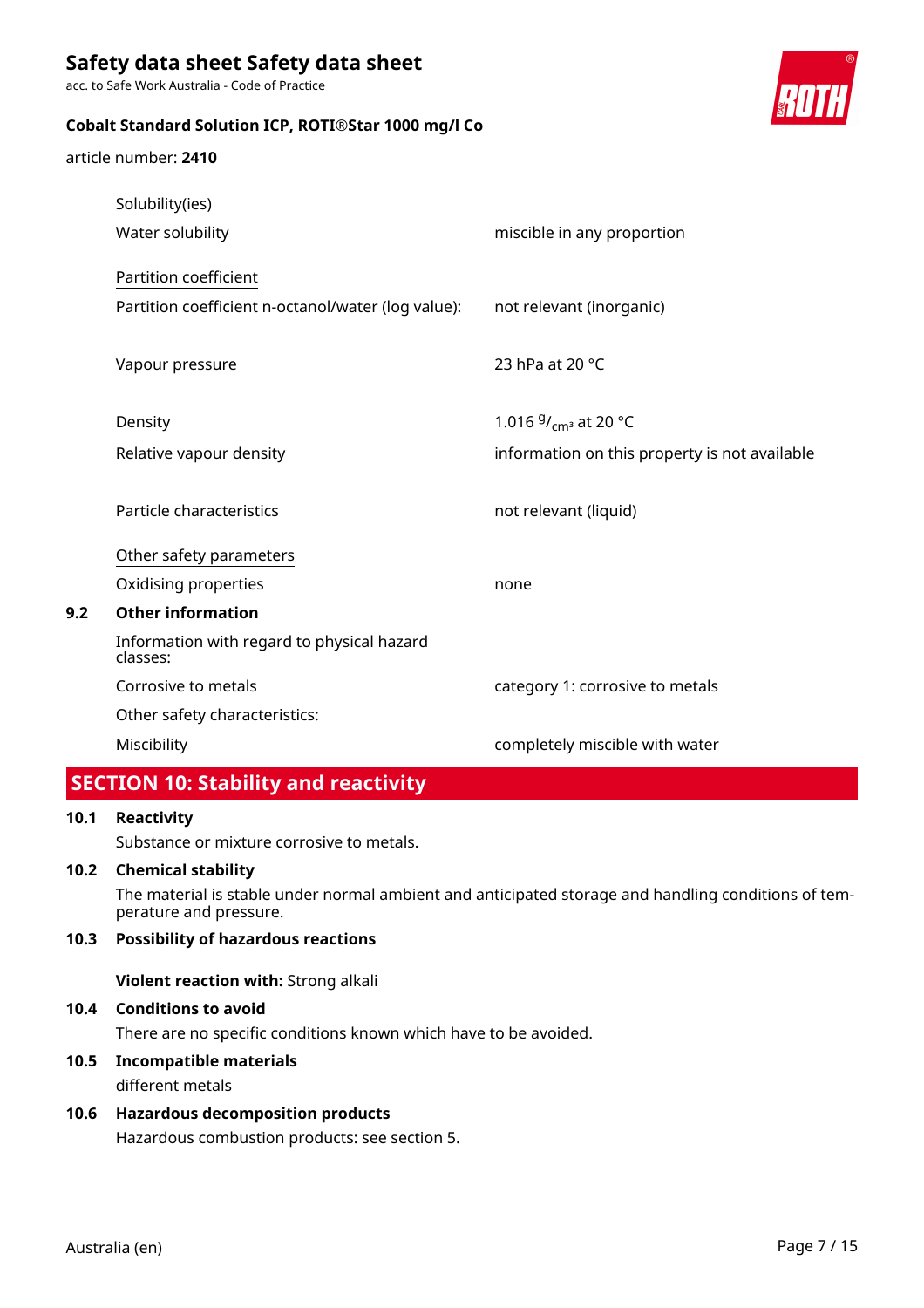acc. to Safe Work Australia - Code of Practice

### **Cobalt Standard Solution ICP, ROTI®Star 1000 mg/l Co**



#### article number: **2410**

# **SECTION 11: Toxicological information**

#### **11.1 Information on toxicological effects**

Test data are not available for the complete mixture.

#### **Classification procedure**

The method for classification of the mixture is based on ingredients of the mixture (additivity formula).

#### **Classification acc. to GHS**

#### **Acute toxicity**

Shall not be classified as acutely toxic.

| Acute toxicity estimate (ATE) of components of the mixture |               |                       |                           |  |  |  |
|------------------------------------------------------------|---------------|-----------------------|---------------------------|--|--|--|
| Name of substance                                          | <b>CAS No</b> | <b>Exposure route</b> | ATE                       |  |  |  |
| Nitric acid % $[C \le 70$ %]                               | 7697-37-2     | inhalation: vapour    | >2.65 <sup>mg</sup> /ı/4h |  |  |  |

#### **Acute toxicity of components of the mixture**

| Name of substance            | <b>CAS No</b> | <b>Exposure</b><br>route | <b>Endpoint</b> | Value                     | <b>Species</b> |
|------------------------------|---------------|--------------------------|-----------------|---------------------------|----------------|
| Nitric acid % $[C \le 70$ %] | 7697-37-2     | inhalation: va-<br>pour  | <b>LC50</b>     | >2.65 <sup>mg</sup> /ı/4h | rat            |

#### **Skin corrosion/irritation**

Causes skin irritation.

#### **Serious eye damage/eye irritation**

Causes serious eye irritation.

#### **Respiratory or skin sensitisation**

Shall not be classified as a respiratory or skin sensitiser.

#### **Germ cell mutagenicity**

Shall not be classified as germ cell mutagenic.

#### **Carcinogenicity**

May cause cancer by inhalation.

#### **Reproductive toxicity**

Shall not be classified as a reproductive toxicant.

#### **Specific target organ toxicity - single exposure**

Shall not be classified as a specific target organ toxicant (single exposure).

#### **Specific target organ toxicity - repeated exposure**

Shall not be classified as a specific target organ toxicant (repeated exposure).

#### **Aspiration hazard**

Shall not be classified as presenting an aspiration hazard.

#### **Symptoms related to the physical, chemical and toxicological characteristics**

#### **• If swallowed**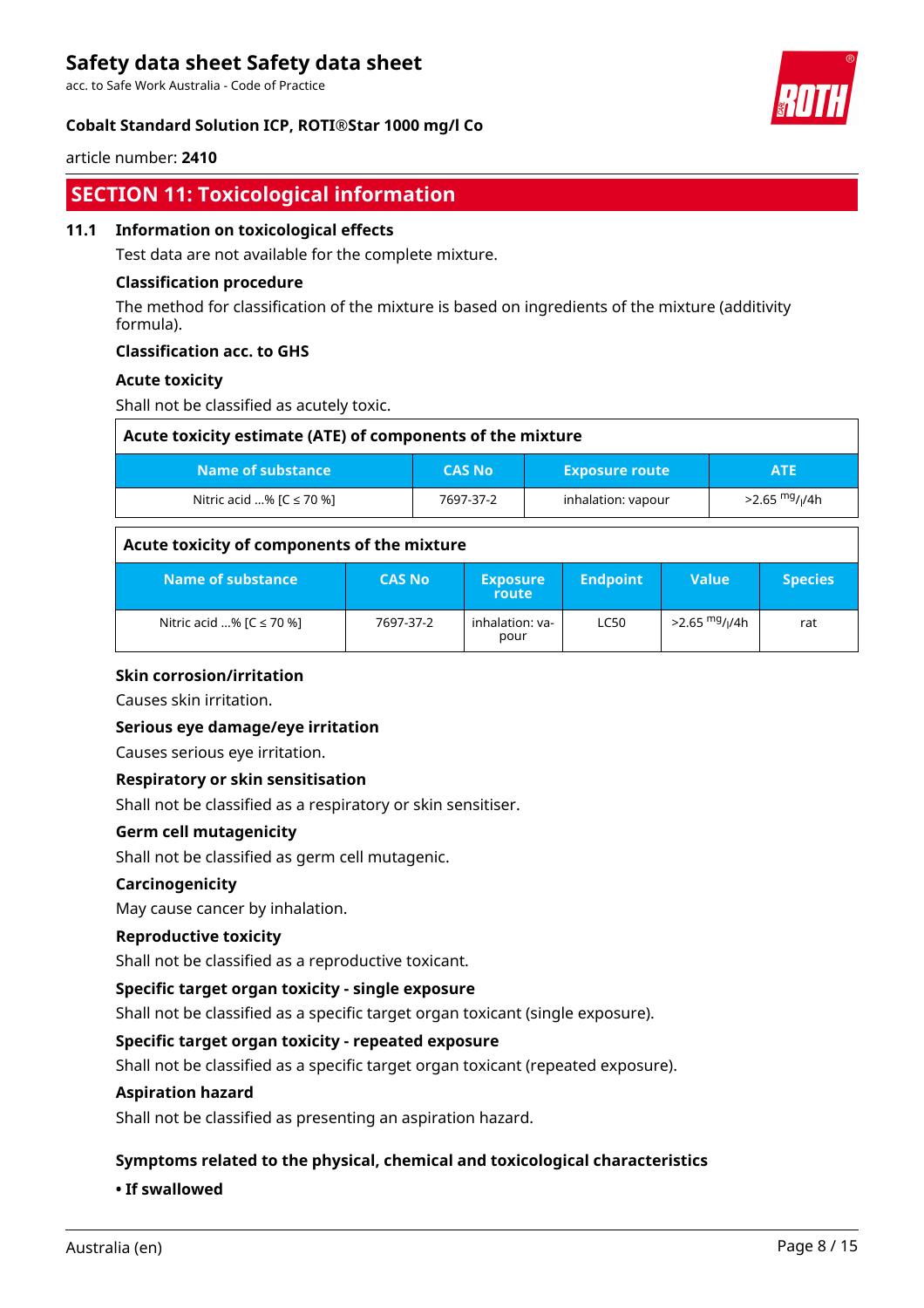acc. to Safe Work Australia - Code of Practice

### **Cobalt Standard Solution ICP, ROTI®Star 1000 mg/l Co**

article number: **2410**

Data are not available.

#### **• If in eyes**

Causes serious eye irritation

#### **• If inhaled**

Data are not available.

### **• If on skin**

causes skin irritation

### **• Other information**

none

### **11.2 Endocrine disrupting properties**

None of the ingredients are listed.

# **SECTION 12: Ecological information**

#### **12.1 Toxicity**

Shall not be classified as hazardous to the aquatic environment.

#### **Biodegradation**

The methods for determining the biological degradability are not applicable to inorganic substances.

# **12.2 Process of degradability**

Data are not available.

- **12.3 Bioaccumulative potential** Data are not available.
- **12.4 Mobility in soil**

Data are not available.

- **12.5 Results of PBT and vPvB assessment** Data are not available.
- **12.6 Endocrine disrupting properties** None of the ingredients are listed.
- **12.7 Other adverse effects** Data are not available.

# **SECTION 13: Disposal considerations**

#### **13.1 Waste treatment methods**



This material and its container must be disposed of as hazardous waste. Dispose of contents/container in accordance with local/regional/national/international regulations.

#### **Sewage disposal-relevant information**

Do not empty into drains.

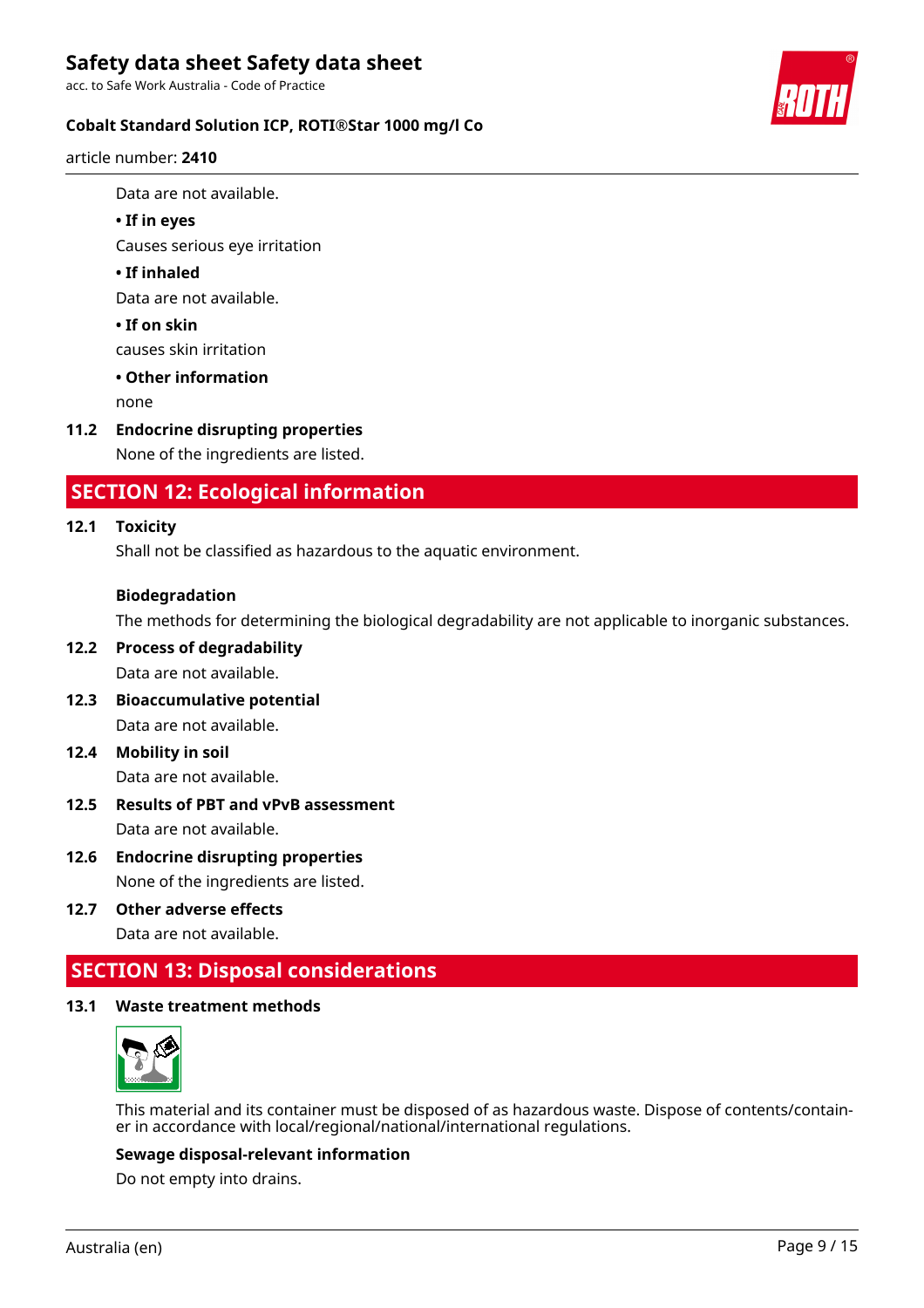acc. to Safe Work Australia - Code of Practice

### **Cobalt Standard Solution ICP, ROTI®Star 1000 mg/l Co**

#### article number: **2410**

#### **Waste treatment of containers/packagings**

Only packagings which are approved (e.g. acc. to the Dangerous Goods Regulations) may be used.

# **Relevant provisions relating to waste(Basel Convention)**

### **Properties of waste which render it hazardous**

**H8** Corrosives

#### **13.3 Remarks**

Waste shall be separated into the categories that can be handled separately by the local or national waste management facilities. Please consider the relevant national or regional provisions.

# **SECTION 14: Transport information 14.1 UN number UN RTDG** UN 3264 IMDG-Code UN 3264 ICAO-TI UN 3264 **14.2 UN proper shipping name UN RTDG** CORROSIVE LIQUID, ACIDIC, INORGANIC, N.O.S. IMDG-Code CORROSIVE LIQUID, ACIDIC, INORGANIC, N.O.S. ICAO-TI CAO-TI CONSEQUENTE CONSEQUENCE CONSEQUENCE CONSEQUENCE CONSEQUENCE CONSEQUENCE CONSEQUENCE CONSEQUENCE Technical name (hazardous ingredients) Nitric acid ...%  $IC \le 70$  %] **14.3 Transport hazard class(es) UN RTDG** 8 IMDG-Code 8 ICAO-TI 8 **14.4 Packing group UN RTDG** III IMDG-Code III ICAO-TI III **14.5 Environmental hazards** non-environmentally hazardous acc. to the dangerous goods regulations **14.6 Special precautions for user** There is no additional information. **14.7 Transport in bulk according to Annex II of MARPOL and the IBC Code**

The cargo is not intended to be carried in bulk.

### **14.8 Information for each of the UN Model Regulations**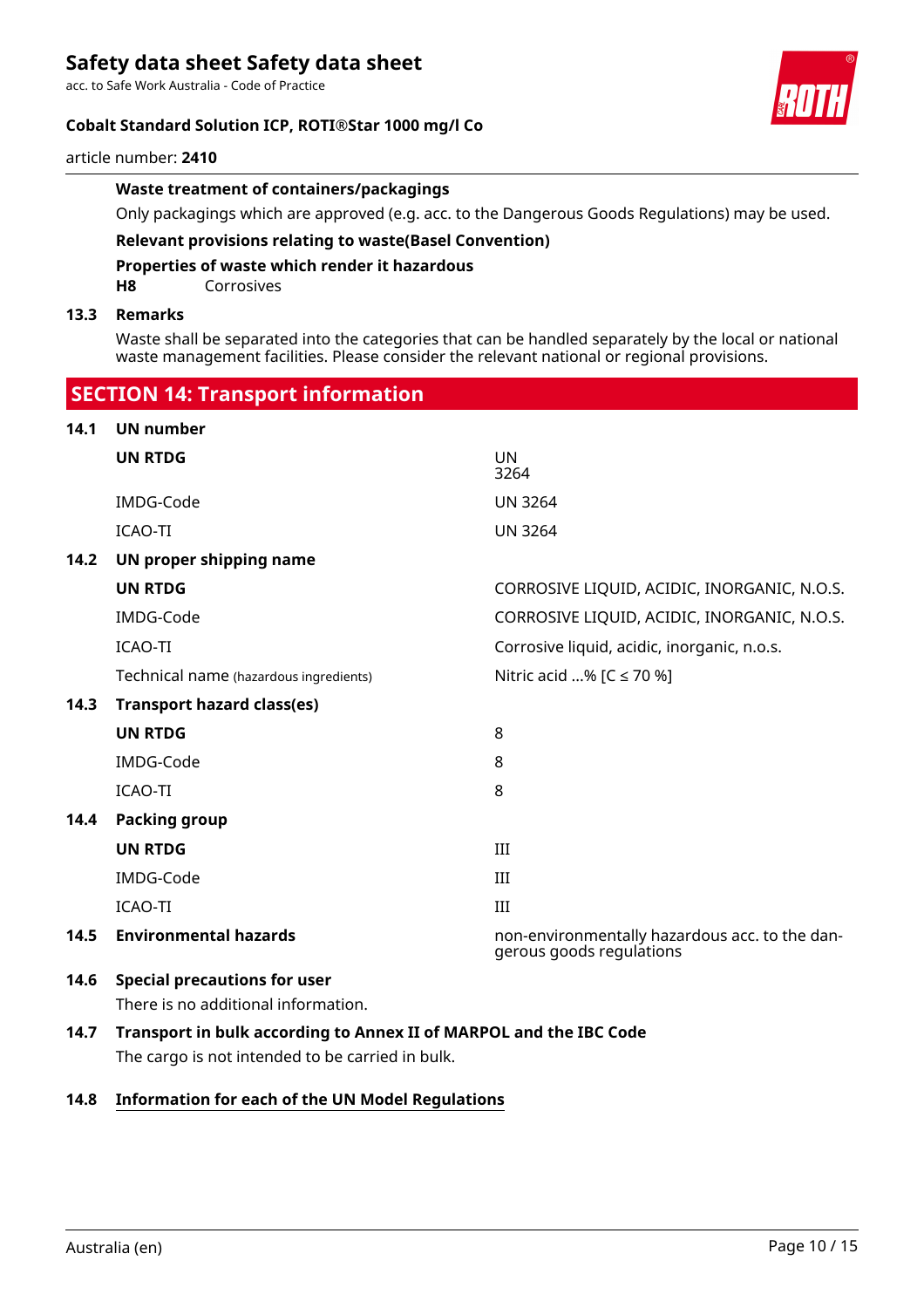acc. to Safe Work Australia - Code of Practice

# **Cobalt Standard Solution ICP, ROTI®Star 1000 mg/l Co**



article number: **2410**

| Transport informationNational regulationsAdditional information(UN RTDG)           |                                                                                                           |
|------------------------------------------------------------------------------------|-----------------------------------------------------------------------------------------------------------|
| <b>UN number</b>                                                                   | 3264                                                                                                      |
| <b>Class</b>                                                                       | 8                                                                                                         |
| <b>Packing group</b>                                                               | III                                                                                                       |
| Danger label(s)                                                                    | 8                                                                                                         |
|                                                                                    |                                                                                                           |
| <b>Special provisions (SP)</b>                                                     | 223, 274<br>UN RTDG                                                                                       |
| <b>Excepted quantities (EQ)</b>                                                    | E <sub>1</sub><br><b>UN RTDG</b>                                                                          |
| <b>Limited quantities (LQ)</b>                                                     | 5L<br><b>UN RTDG</b>                                                                                      |
| <b>International Maritime Dangerous Goods Code (IMDG) - Additional information</b> |                                                                                                           |
| Proper shipping name                                                               | CORROSIVE LIQUID, ACIDIC, INORGANIC, N.O.S.                                                               |
| Particulars in the shipper's declaration                                           | UN3264, CORROSIVE LIQUID, ACIDIC, INORGAN-<br>IC, N.O.S., (contains: Nitric acid % [C ≤ 70 %]), 8,<br>III |
| Marine pollutant                                                                   |                                                                                                           |
| Danger label(s)                                                                    | 8                                                                                                         |
| Special provisions (SP)                                                            | 223, 274                                                                                                  |
| Excepted quantities (EQ)                                                           | E <sub>1</sub>                                                                                            |
| Limited quantities (LQ)                                                            | 5 <sub>L</sub>                                                                                            |
| EmS                                                                                | $F-A, S-B$                                                                                                |
| Stowage category                                                                   | Α                                                                                                         |
| <b>Segregation group</b>                                                           | 1 - Acids                                                                                                 |
| International Civil Aviation Organization (ICAO-IATA/DGR) - Additional information |                                                                                                           |
| Proper shipping name                                                               | Corrosive liquid, acidic, inorganic, n.o.s.                                                               |
| Particulars in the shipper's declaration                                           | UN3264, Corrosive liquid, acidic, inorganic, n.o.s.,<br>(contains: Nitric acid % [C $\leq$ 70 %]), 8, III |
| Danger label(s)                                                                    | 8                                                                                                         |
|                                                                                    |                                                                                                           |
| Special provisions (SP)                                                            | A <sub>3</sub>                                                                                            |
| Excepted quantities (EQ)                                                           | E <sub>1</sub>                                                                                            |
| Limited quantities (LQ)                                                            | 1 <sub>L</sub>                                                                                            |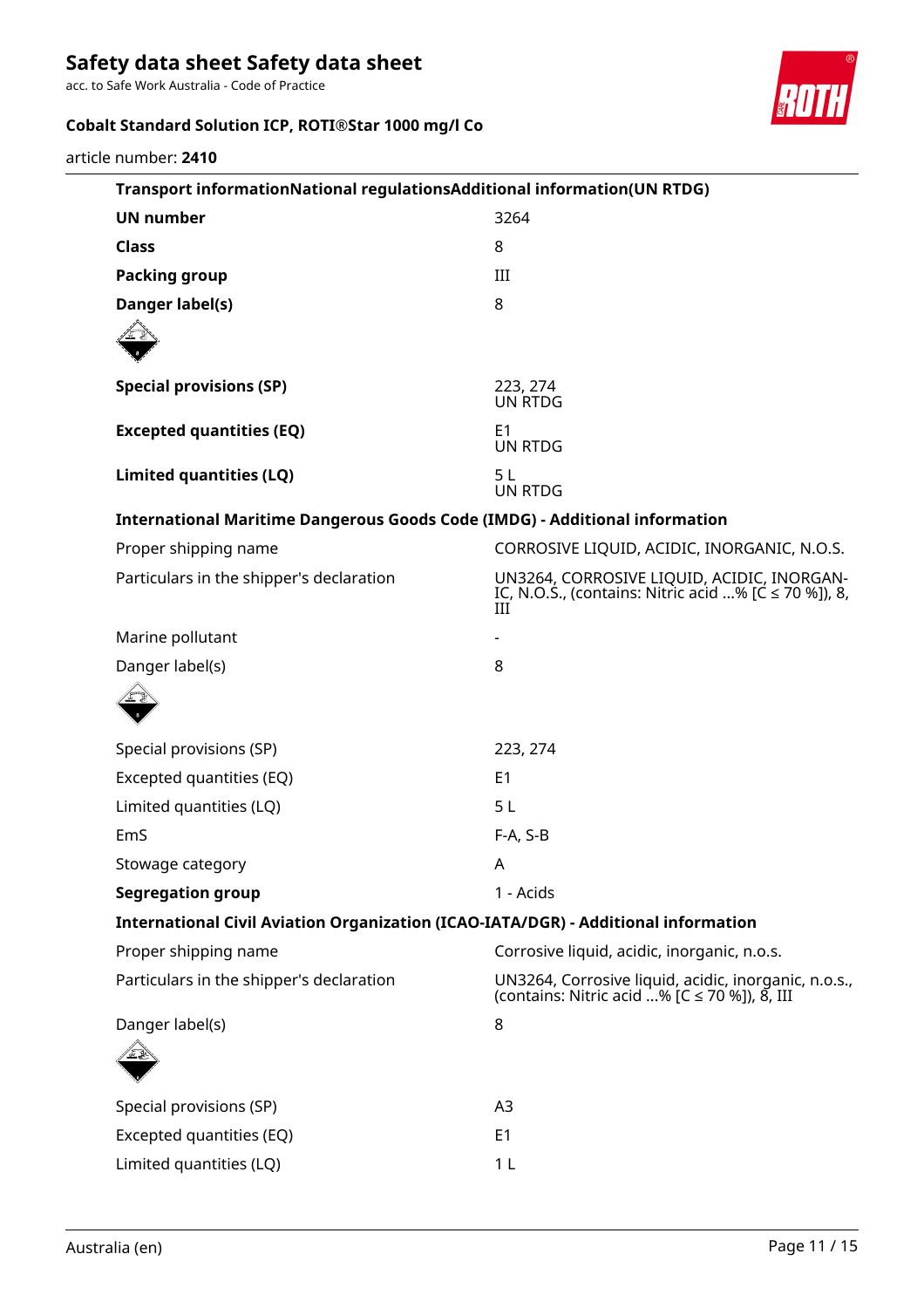acc. to Safe Work Australia - Code of Practice

### **Cobalt Standard Solution ICP, ROTI®Star 1000 mg/l Co**



article number: **2410**

# **SECTION 15: Regulatory information**

# **15.1 Safety, health and environmental regulations/legislation specific for the substance or mixture**

There is no additional information.

#### **National regulations(Australia)**

#### **Australian Inventory of Chemical Substances(AICS)**

All ingredients are listed or exempt from listing.

#### **Other information**

Directive 94/33/EC on the protection of young people at work. Observe employment restrictions under the Maternity Protection Directive (92/85/EEC) for expectant or nursing mothers.

| <b>Country</b> | <b>Inventory</b> | <b>Status</b>                  |
|----------------|------------------|--------------------------------|
| AU             | <b>AICS</b>      | all ingredients are listed     |
| CA             | <b>DSL</b>       | all ingredients are listed     |
| <b>CN</b>      | <b>IECSC</b>     | all ingredients are listed     |
| EU             | ECSI             | all ingredients are listed     |
| <b>EU</b>      | REACH Reg.       | all ingredients are listed     |
| JP             | <b>CSCL-ENCS</b> | all ingredients are listed     |
| KR             | KECI             | all ingredients are listed     |
| МX             | <b>INSQ</b>      | not all ingredients are listed |
| NZ             | NZIoC            | all ingredients are listed     |
| PH             | <b>PICCS</b>     | all ingredients are listed     |
| <b>TR</b>      | <b>CICR</b>      | not all ingredients are listed |
| <b>TW</b>      | <b>TCSI</b>      | all ingredients are listed     |
| US             | <b>TSCA</b>      | all ingredients are listed     |

#### **National inventories**

**Legend**<br>AICS<br>CICR AICS Australian Inventory of Chemical Substances CICR Chemical Inventory and Control Regulation CSCL-ENCS List of Existing and New Chemical Substances (CSCL-ENCS) DSL Domestic Substances List (DSL) ECSI EC Substance Inventory (EINECS, ELINCS, NLP) IECSC Inventory of Existing Chemical Substances Produced or Imported in China INSQ National Inventory of Chemical Substances KECI Korea Existing Chemicals Inventory NZIoC New Zealand Inventory of Chemicals PICCS Philippine Inventory of Chemicals and Chemical Substances (PICCS) REACH Reg. REACH registered substances TCSI Taiwan Chemical Substance Inventory<br>TSCA Toxic Substance Control Act Toxic Substance Control Act

#### **15.2 Chemical Safety Assessment**

Chemical safety assessments for substances in this mixture were not carried out.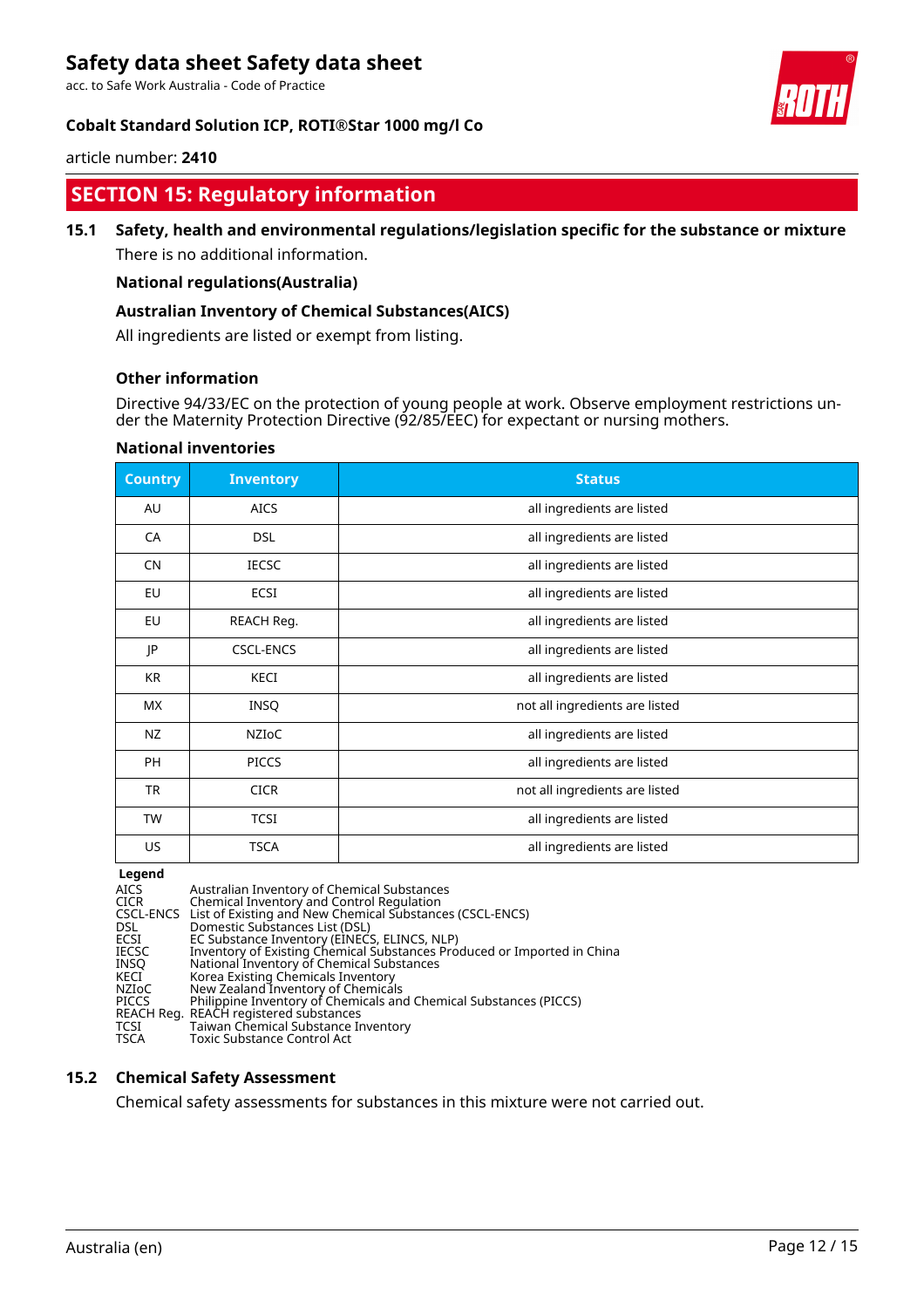acc. to Safe Work Australia - Code of Practice

### **Cobalt Standard Solution ICP, ROTI®Star 1000 mg/l Co**



article number: **2410**

# **SECTION 16: Other information**

### **Indication of changes (revised safety data sheet)**

## Alignment to regulation: Globally Harmonized System of Classification and Labelling of Chemicals ("Purple book").

Restructuring: section 9, section 14

| <b>Section</b> | <b>Former entry (text/value)</b>                                                          | <b>Actual entry (text/value)</b>                                                                                                | Safety-<br>relev-<br>ant |
|----------------|-------------------------------------------------------------------------------------------|---------------------------------------------------------------------------------------------------------------------------------|--------------------------|
| 2.1            |                                                                                           | Classification acc. to GHS:<br>change in the listing (table)                                                                    | yes                      |
| 2.1            | Remarks:<br>For full text of Hazard- and EU Hazard-state-<br>ments: see SECTION 16.       |                                                                                                                                 | yes                      |
| 2.2            | Signal word:<br>Warning                                                                   | Signal word:<br>Danger                                                                                                          | yes                      |
| 2.2            |                                                                                           | Pictograms:<br>change in the listing (table)                                                                                    | yes                      |
| 2.2            |                                                                                           | Hazard statements:<br>change in the listing (table)                                                                             | yes                      |
| 2.2            |                                                                                           | Precautionary statements - prevention:<br>change in the listing (table)                                                         | yes                      |
| 2.2            |                                                                                           | Precautionary statements - response:<br>change in the listing (table)                                                           | yes                      |
| 2.2            | Labelling of packages where the contents do<br>not exceed 125 ml:<br>Signal word: Warning |                                                                                                                                 | yes                      |
| 2.2            |                                                                                           | Labelling of packages where the contents do<br>not exceed 125 ml:<br>change in the listing (table)                              | yes                      |
| 2.2            |                                                                                           | Labelling of packages where the contents do<br>not exceed 125 ml:<br>change in the listing (table)                              | yes                      |
| 2.2            |                                                                                           | Precautionary statements - disposal                                                                                             | yes                      |
| 2.2            |                                                                                           | Precautionary statements - disposal:<br>change in the listing (table)                                                           | yes                      |
| 2.2            |                                                                                           | Hazardous ingredients for labelling:<br>Cobalt dinitrate                                                                        | yes                      |
| 2.3            | Other hazards:<br>There is no additional information.                                     | Other hazards                                                                                                                   | yes                      |
| 2.3            |                                                                                           | Results of PBT and vPvB assessment:<br>This mixture does not contain any substances<br>that are assessed to be a PBT or a vPvB. | yes                      |

**Abbreviations and acronyms**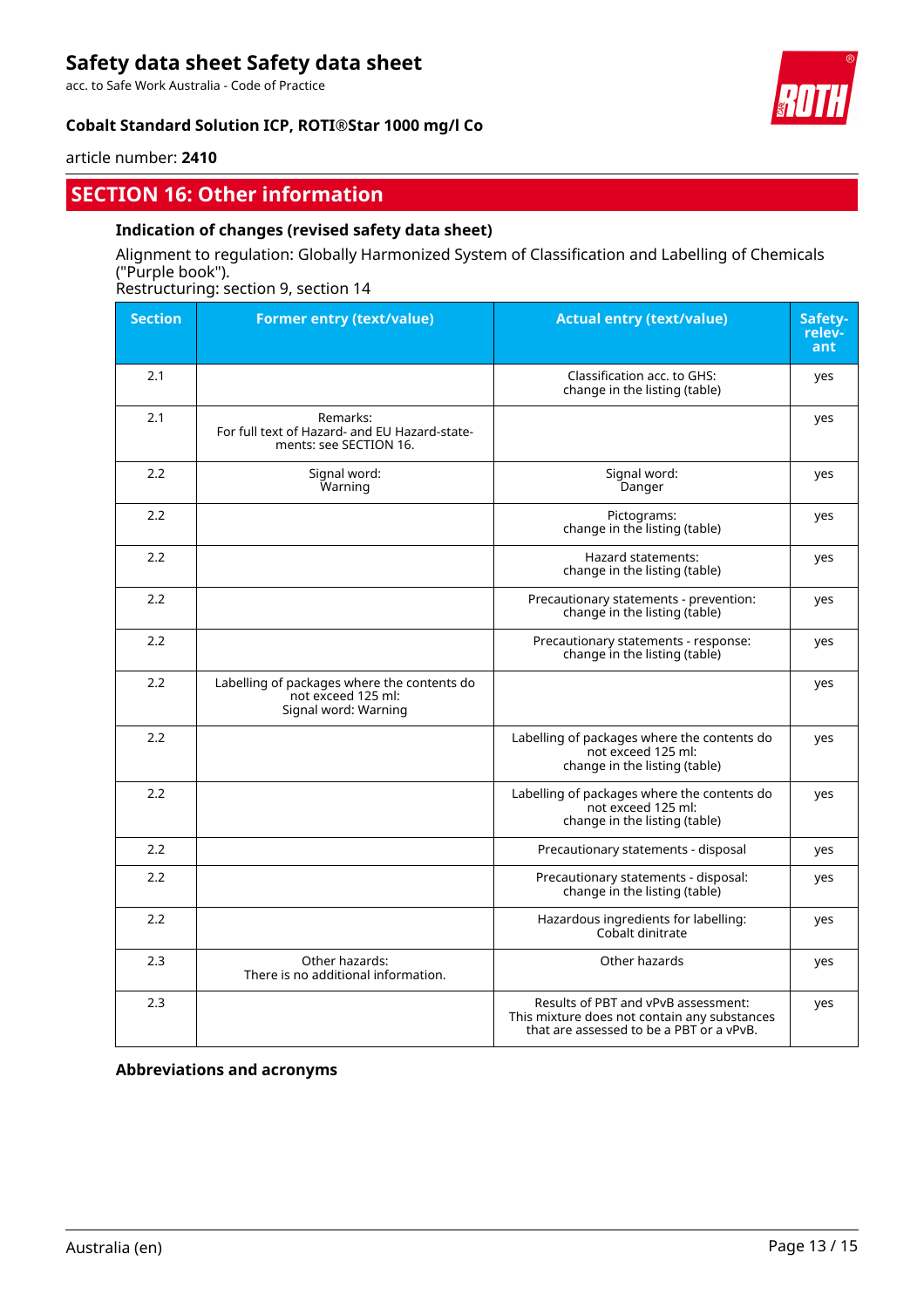acc. to Safe Work Australia - Code of Practice

# **Cobalt Standard Solution ICP, ROTI®Star 1000 mg/l Co**



# article number: **2410**

| Abbr.         | <b>Descriptions of used abbreviations</b>                                                                                                            |
|---------------|------------------------------------------------------------------------------------------------------------------------------------------------------|
| Acute Tox.    | Acute toxicity                                                                                                                                       |
| ATE           | <b>Acute Toxicity Estimate</b>                                                                                                                       |
| Carc.         | Carcinogenicity                                                                                                                                      |
| CAS           | Chemical Abstracts Service (service that maintains the most comprehensive list of chemical substances)                                               |
| Ceiling-C     | Ceiling value                                                                                                                                        |
| <b>DGR</b>    | Dangerous Goods Regulations (see IATA/DGR)                                                                                                           |
| <b>EINECS</b> | European Inventory of Existing Commercial Chemical Substances                                                                                        |
| <b>ELINCS</b> | European List of Notified Chemical Substances                                                                                                        |
| EmS           | <b>Emergency Schedule</b>                                                                                                                            |
| Eye Dam.      | Seriously damaging to the eye                                                                                                                        |
| Eye Irrit.    | Irritant to the eye                                                                                                                                  |
| GHS           | "Globally Harmonized System of Classification and Labelling of Chemicals" developed by the United Na-<br>tions                                       |
| <b>IATA</b>   | <b>International Air Transport Association</b>                                                                                                       |
| IATA/DGR      | Dangerous Goods Regulations (DGR) for the air transport (IATA)                                                                                       |
| <b>ICAO</b>   | International Civil Aviation Organization                                                                                                            |
| ICAO-TI       | Technical instructions for the safe transport of dangerous goods by air                                                                              |
| <b>IMDG</b>   | International Maritime Dangerous Goods Code                                                                                                          |
| IMDG-Code     | International Maritime Dangerous Goods Code                                                                                                          |
| <b>LC50</b>   | Lethal Concentration 50%: the LC50 corresponds to the concentration of a tested substance causing 50 %<br>lethality during a specified time interval |
| <b>MARPOL</b> | International Convention for the Prevention of Pollution from Ships (abbr. of "Marine Pollutant")                                                    |
| Met. Corr.    | Substance or mixture corrosive to metals                                                                                                             |
| Muta.         | Germ cell mutagenicity                                                                                                                               |
| <b>NLP</b>    | No-Longer Polymer                                                                                                                                    |
| Ox. Liq.      | Oxidising liquid                                                                                                                                     |
| PBT           | Persistent, Bioaccumulative and Toxic                                                                                                                |
| ppm           | Parts per million                                                                                                                                    |
| Repr.         | Reproductive toxicity                                                                                                                                |
| Resp. Sens.   | Respiratory sensitisation                                                                                                                            |
| Skin Corr.    | Corrosive to skin                                                                                                                                    |
| Skin Irrit.   | Irritant to skin                                                                                                                                     |
| Skin Sens.    | Skin sensitisation                                                                                                                                   |
| <b>STEL</b>   | Short-term exposure limit                                                                                                                            |
| <b>TWA</b>    | Time-weighted average                                                                                                                                |
| UN RTDG       | UN Recommendations on the Transport of Dangerous Good                                                                                                |